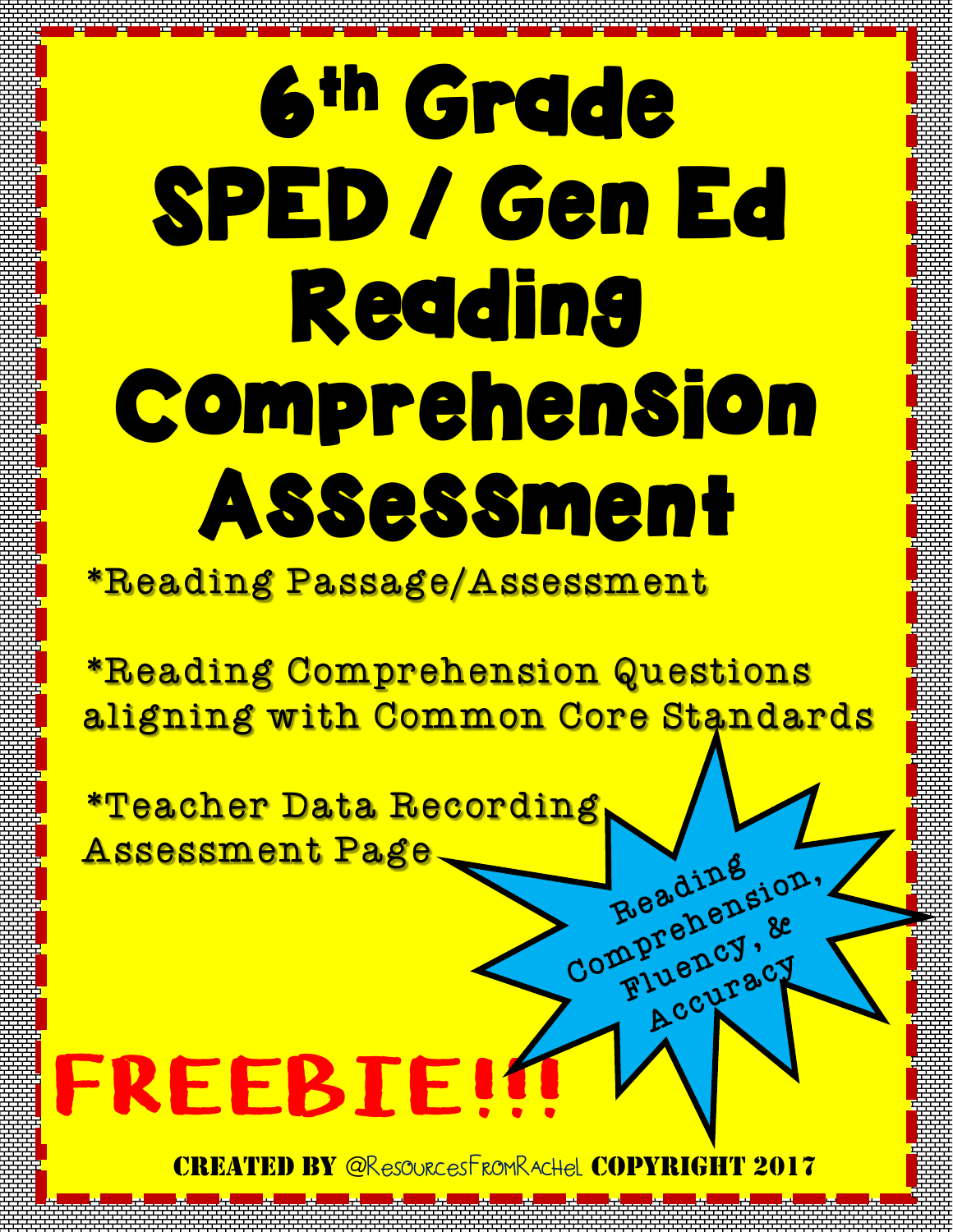### 6th Grade SPED / Gen Ed Reading Comprehension

#### What's Included?

Inside this packet you will find a Leveled 300-word Reading Passage (Assessment), Reading Comprehension Questions (aligned with Common Core Standards) for the passage (assessment), and a teacher data recording/progress monitoring/tracking sheet.

At the end of each paragraph there is a number that indicates the word total at that point.

The reading passages were leveled according to  $Fry's$ Readability Formula for accuracy and consistency.

What can you assess with this? =Common Core Reading Standards for Literature =Comprehension Skills =Fluency =Accuracy

#### Example of how it works?

Teachers give students assessment passage to read. Depending on what you are assessing, teachers can indicate start and stop times or give a time limit to complete the passage (e.g. 3:00 minutes). Teacher will record data on tracking sheet and analyze results. Teachers can use same sheets to track all year, use in IEP meetings, and put in student files.

#### CREATED BY @ResourcesFromRachel COPYR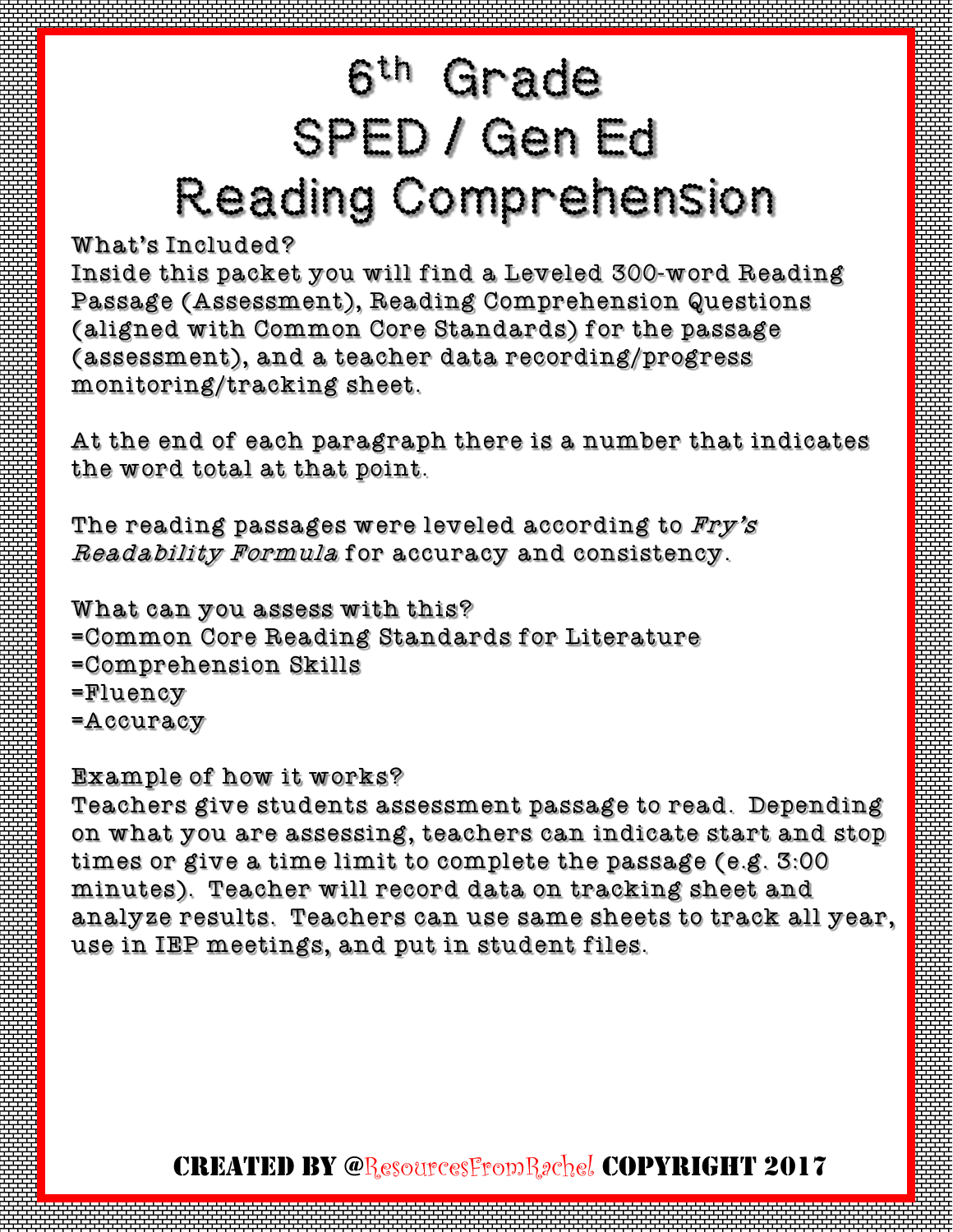#### Video Games

What is your favorite thing to do? Could it have to do with being outside with a sky as clear as my contacts, grass as green as my dad's car, and sun as bright as my mind? Or maybe your favorite thing to do involves standing in a kitchen making delicious treats that everyone will drool over. Or your favorite thing to do could be as simple as my favorite thing to do. What is my favorite thing to do you ask? Well, my favorite thing to do is play video games. I know playing video games may not be an adult's preferred activity but I am 12 and it is mine! Please let me explain.

Since I am only 12 years old, everyone seems to act weird around me. I am portrayed at that in-between phase of life and they do not know how to talk to me. Some people often feel like I am too young to do anything or go anywhere by myself or with friends. They think of me as a child that needs parents' supervision. However on the other hand, some people talk to me like an adult. It is nice to be spoken to as if I was already grown up but there is only one problem with that, I'm not an adult! I do not always understand the conversations that go on and often times I tend to find them a bit boring.

So therefore, I chose to take up video games! I have become quite good at them. I have now learned how to use all kinds of consoles. My favorite system is my XBOX 1. I have explained myself but you should come watch me play video games some time so I can share my favorite thing to do with you!

116

240

300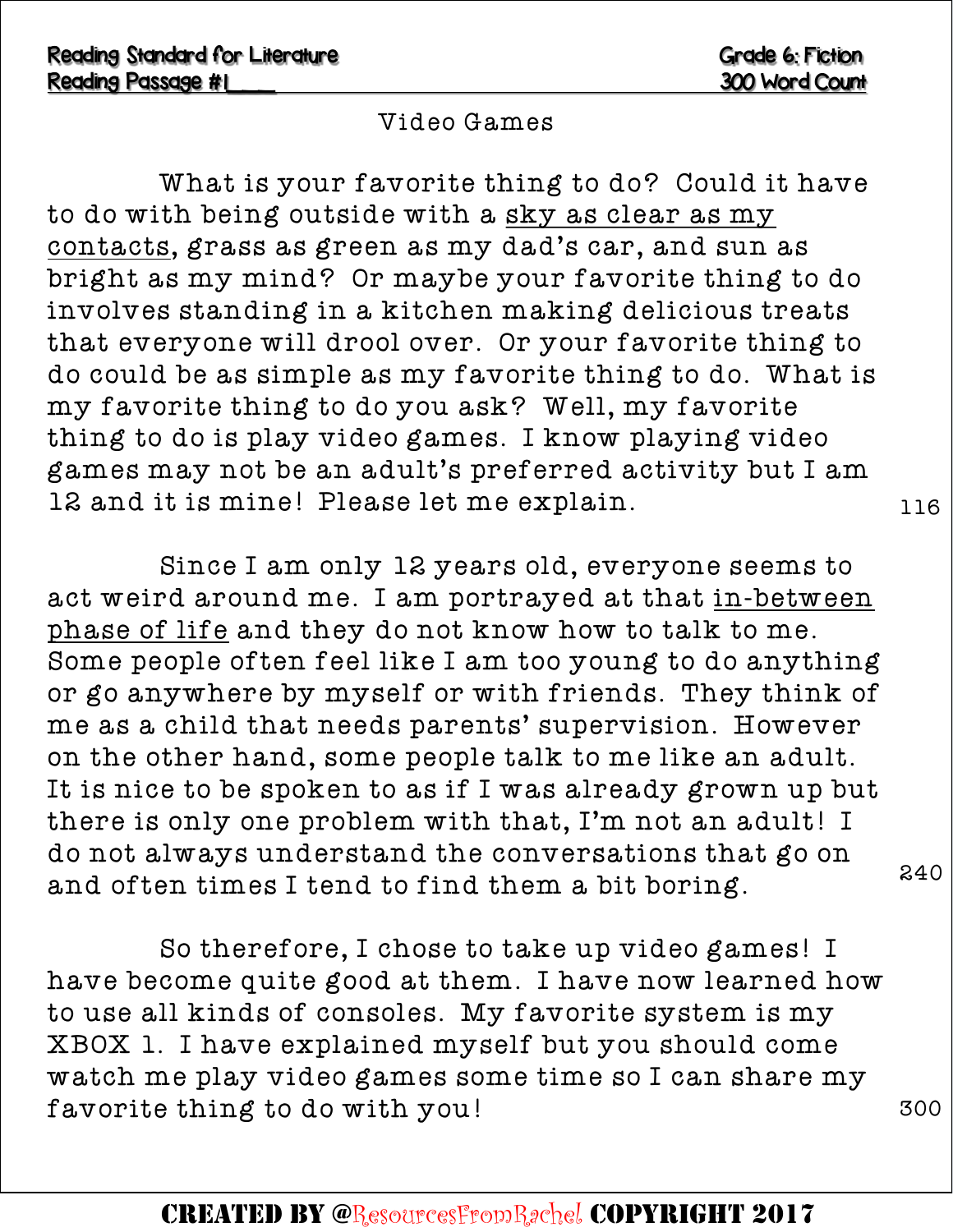#### Reading Standard for Literature Grade 6: Fiction Reading Passage #1 Key Ideas & Details CCSS RL 6:1-3

NAME:\_\_\_\_\_\_\_\_\_\_\_\_\_\_\_\_\_\_\_\_\_\_\_\_\_\_\_\_\_\_\_\_\_DATE:\_\_\_\_\_\_\_\_\_\_\_\_\_

Directions: Answer the following questions about the Reading Passage.

1. Based on the information at the beginning of the story, what can you infer about the characters favorite thing to do?

2. What is the theme of this passage? Give a small summary of the text without using your own opinion.

3. What did the character do (or take up) to since he feels he is at an inbetween age?

4. How does the characters age relate to the theme of the passage?

5. Based on the information in the text, what can you infer about the age of the character. Provide examples from your text.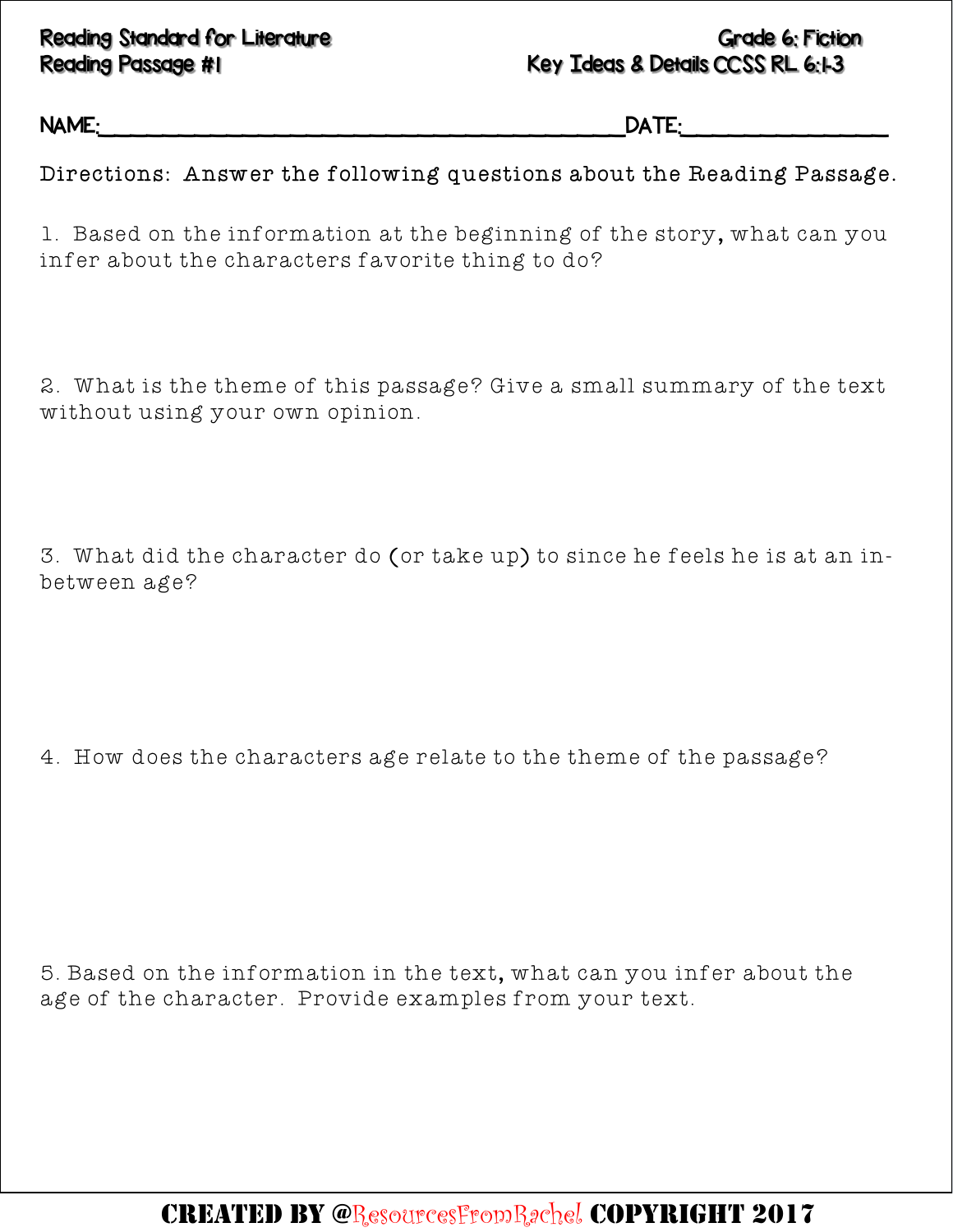#### Reading Standard for Literature Grade 6: Fiction Reading Passage #1 Craft & Structure CCSS RL 6: 4-6

NAME:\_\_\_\_\_\_\_\_\_\_\_\_\_\_\_\_\_\_\_\_\_\_\_\_\_\_\_\_\_\_\_\_\_DATE:\_\_\_\_\_\_\_\_\_\_\_\_\_

Directions: Answer the following questions about the Reading Passage.

1. In the passage, what is the meaning of "sky as clear as my contacts"?

2. Explain what the speaker means when he says "in-between phase of life". How does this word choice impact the meaning of the passage?

3. Analyze this sentence from the passage, "I am portrayed at that inbetween phase of life and they do not know how to talk to me." How does this sentence contribute to the development of the theme of the passage.

4. Explain when and how the point of view was developed in this passage.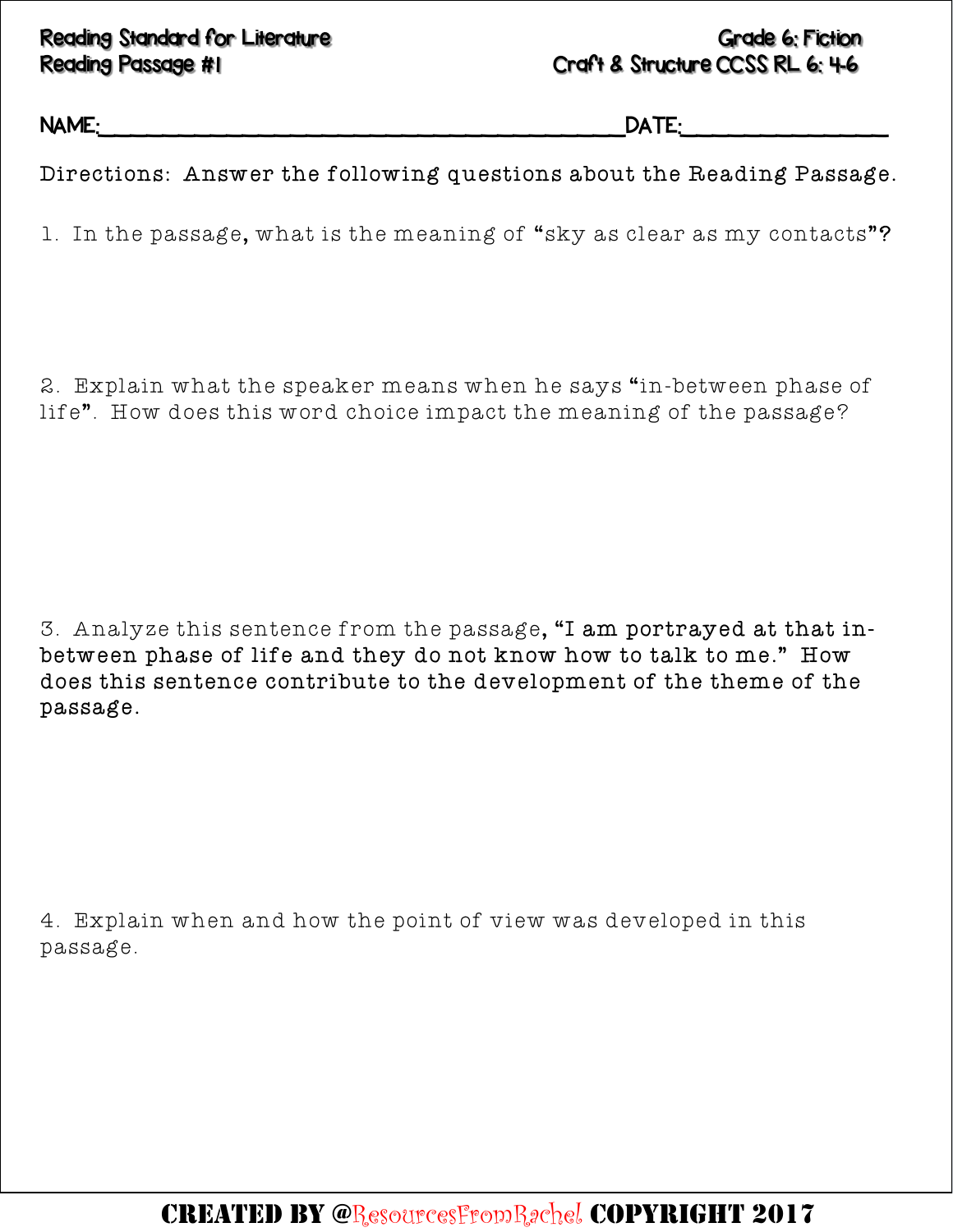Reading Standard for Literature Grade 6: Fiction Reading Passage #1 Integration of Knowledge & Ideas CCSS RL 6:7 & 9

NAME:\_\_\_\_\_\_\_\_\_\_\_\_\_\_\_\_\_\_\_\_\_\_\_\_\_\_\_\_\_\_\_\_\_DATE:\_\_\_\_\_\_\_\_\_\_\_\_\_

Directions: Answer the following questions about the Reading Passage.

1. Compare and contrast how this passage may have been different if you were watching it as a movie versus reading it in class. What would you "see" and "hear" when reading a text? What would you perceive when you watch and listen to this story on a TV?

2. Think of a story or poem with a similar theme or topic. Compare and contrast Reading Passage #1 with the story or poem you chose. Explain similar scenarios and different approaches taken towards the theme or topic in each.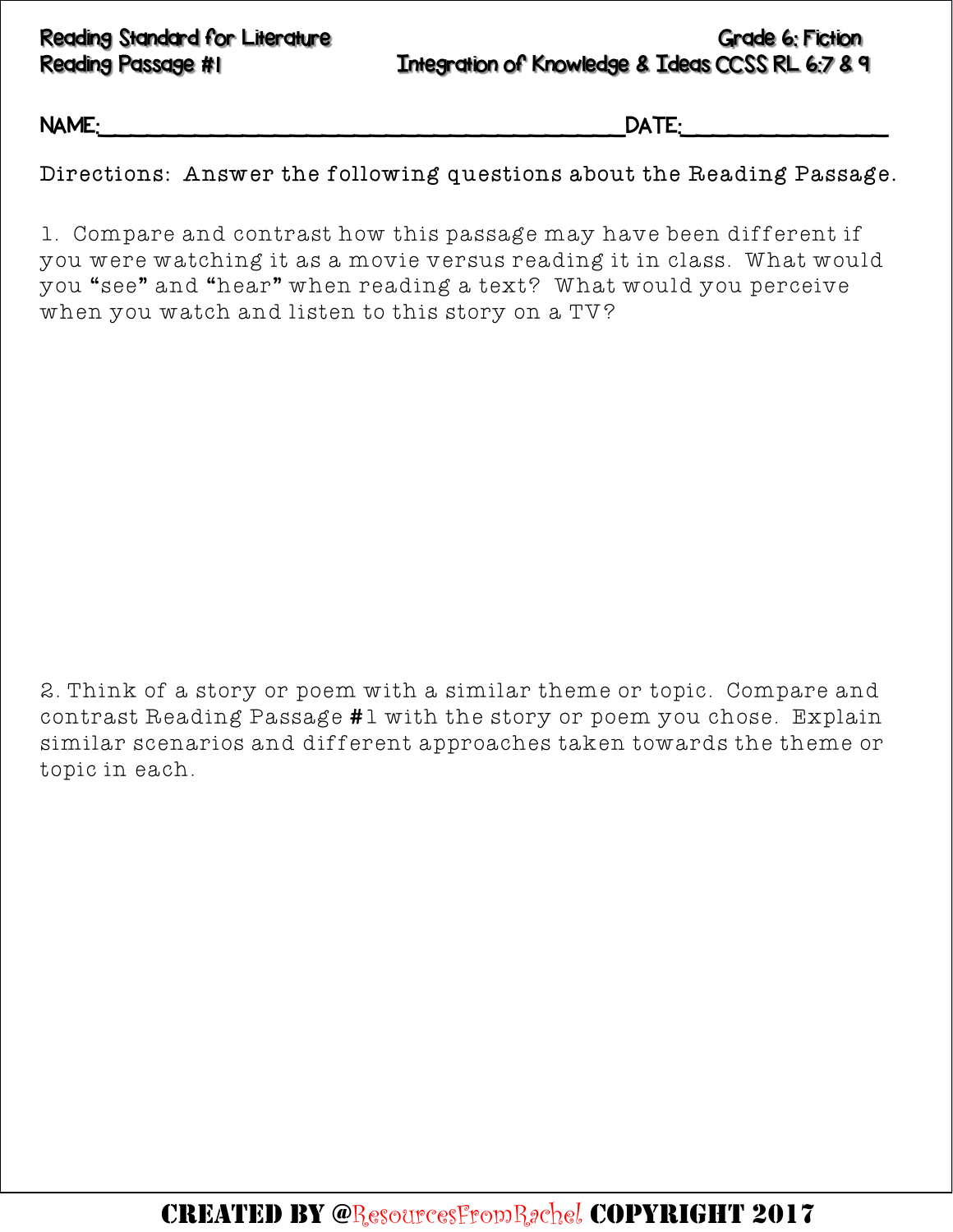#### Reading Standard for Literature

#### **Assessment Sheet**

|                                                                                                                                                                                                                                                                                                                                                                                                                               | Student Name: _______________________Grade_______________                                                                                                               |
|-------------------------------------------------------------------------------------------------------------------------------------------------------------------------------------------------------------------------------------------------------------------------------------------------------------------------------------------------------------------------------------------------------------------------------|-------------------------------------------------------------------------------------------------------------------------------------------------------------------------|
| Reading Passage $#$ <sub>_____</sub> Grade_______                                                                                                                                                                                                                                                                                                                                                                             |                                                                                                                                                                         |
| Trial <b>#</b> 1:<br>Date: $\frac{-1}{\sqrt{2}}$<br>Total Errors:________<br>Total Comprehension Questions Correct:_______________<br>NOTES:                                                                                                                                                                                                                                                                                  | Time Start:____________________ Time End:____________________ Total Time: __________<br>Word Count Completed:__________________ Words Per Minute:______________________ |
| Trial <b>#</b> 2:<br>$Date: _{---}/_{---}/_{---}$<br>Total $ErrorS:$<br>Total Comprehension Questions Correct:______________<br>NOTES:                                                                                                                                                                                                                                                                                        | Word Count Completed:_________________ Words Per Minute:________________________                                                                                        |
| Trial #3:<br>Date: $\frac{1}{2}$ $\frac{1}{2}$ $\frac{1}{2}$ $\frac{1}{2}$ $\frac{1}{2}$ $\frac{1}{2}$ $\frac{1}{2}$ $\frac{1}{2}$ $\frac{1}{2}$ $\frac{1}{2}$ $\frac{1}{2}$ $\frac{1}{2}$ $\frac{1}{2}$ $\frac{1}{2}$ $\frac{1}{2}$ $\frac{1}{2}$ $\frac{1}{2}$ $\frac{1}{2}$ $\frac{1}{2}$ $\frac{1}{2}$ $\frac{1}{2}$ $\frac{1$<br>Total Errors:________<br>Total Comprehension Questions Correct:______________<br>NOTES: | Time Start:____________________ Time End:____________________ Total Time: __________<br>Word Count Completed:_________________ Words Per Minute:____________________    |

#### **CREATED BY @ResourcesFromRachel COPYRIGHT 2017**